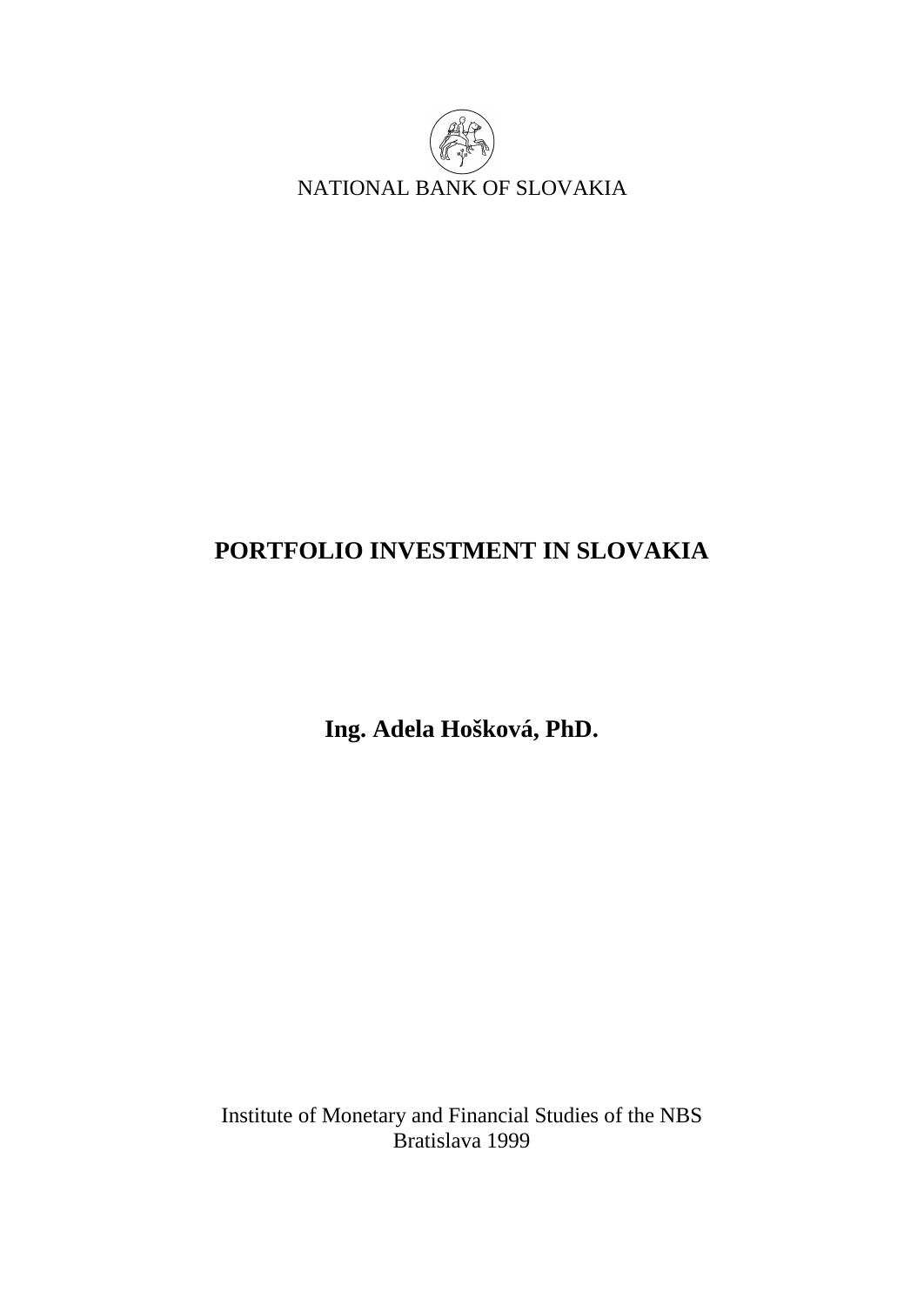# **Portfolio Investment in Slovakia**

 Foreign capital movements take place mostly in the form of direct foreign investment, portfolio investment, bank loans, and long-term credits.

 The most effective form of foreign capital inflow is direct foreign investment (DFI). This form of investment allows investors to acquire stakes in the capital of specific business organisations in the host country. Unlike portfolio investment, direct foreign investment allows direct participation in the production, business or services sectors of the economy concerned.

 Direct foreign investment should represent the key form of foreign capital inflow into the Slovak economy. It should create a basis for the modernisation of production, transfer of new technology, know-how, effective competition, and for the closer integration of the country's economy into the international division of labour.

 In practice, the deficit in the balance of payments current account can only be financed from a surplus in the capital account, first and foremost from net capital inflows or foreign exchange reserves. The most favourable source of long-term capital is direct foreign investment. Such investment is usually made for the modernisation and comprehensive enhancement of tangible fixed assets in the country, without increasing the level of national debt, or the amount of interest payable.

 Direct foreign investment and its current trends in Slovakia were analysed in full detail on the pages of BIATEC, in Volumes 3/1997, 4/1997, and 4/1998.

 The least effective form of foreign investment is the inflow of capital in the form of foreign loans. Foreign loans are resources that must be repaid (together with interest) within a fixed time limit and they represent, unless they are correctly invested, e.g. in the promotion of industrial production, a rather ineffective form of investment.

### **Portfolio investment**

 Portfolio investment (PI) represents the transfer of ownership of securities, with the aim of earning yields, whereas direct foreign investment (DFI) offers an opportunity to influence the positions of existing or newly established companies, apart from earning yields. Portfolio investment is most affected by factors such as yields on securities, interest rates, and various speculative operations. The effects of these factors may, under certain circumstances, change very quickly either positively or negatively, and so they may destabilise the country's balance of payments. Portfolio share investment is more stable, because it is destined for use in longterm production projects.

 The range of foreign investments made in various types of securities depends on the development of the capital market.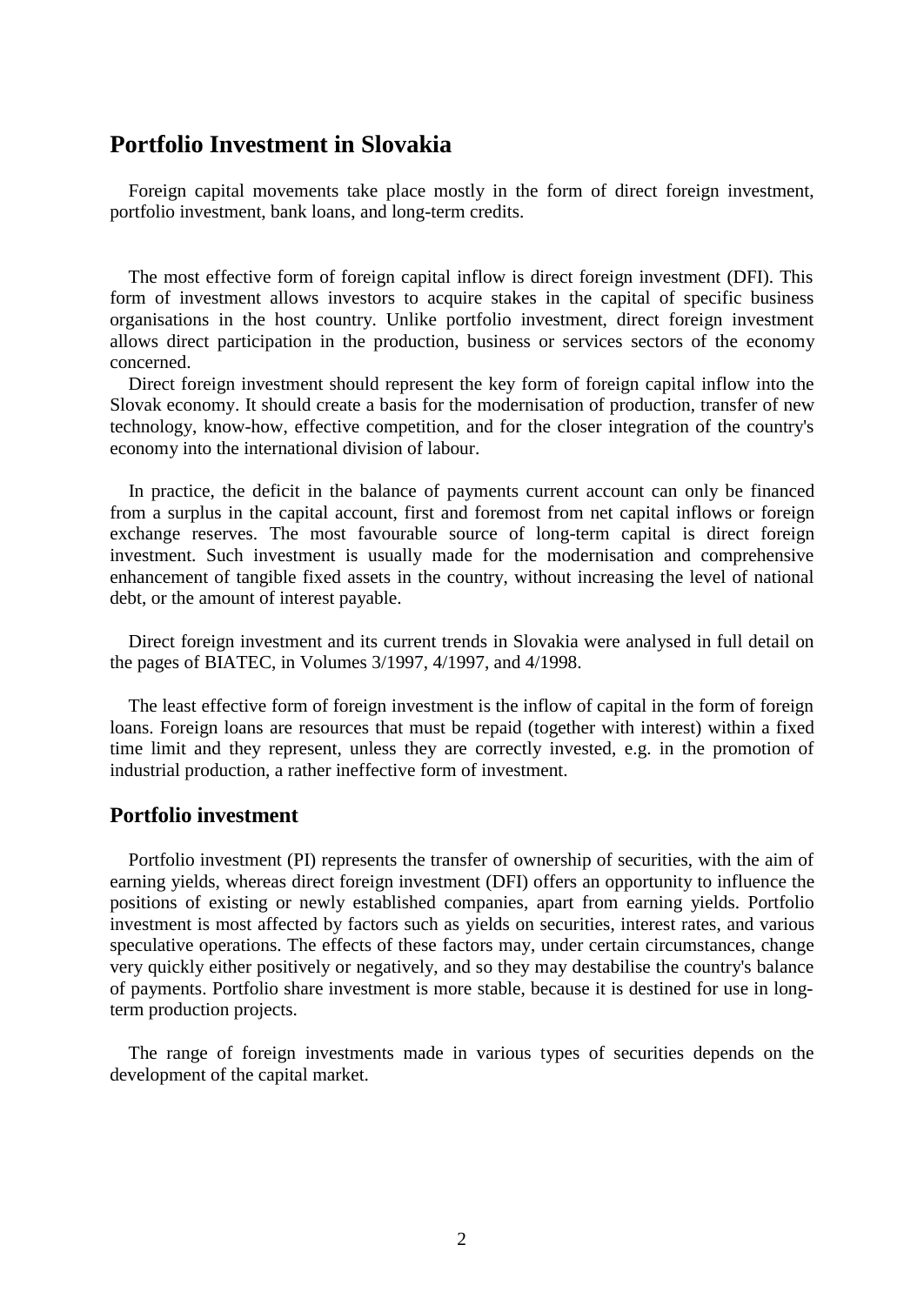#### **Advantages and risks of portfolio investment**

 A significant advantage of portfolio investment is the investor's increased share in the risk. The foreign investor supports the activity of the company, in which he has invested, because he is interested in the company's prosperity. Large investments in shares may bring significant advantages to the country concerned, accompanied by a transfer of technology, know-how, access to the world market, and stabilisation or growth in employment, etc. Another advantage is the long-term increase in market oriented capital flows. A functioning stock exchange may contribute to the better allocation of resources. Simultaneously with the effects of foreign competition, downward pressure is exerted on domestic interest levels, mobilising domestic capital for local companies at lower cost. In this area, there are certain risks as well, e.g. the maturity of bonds may be too short for the financing of long-term projects. There are realistic fears of instability of short-term capital, which has behaved rather erratically in recent years. Most portfolio investments are made in countries which have made the greatest progress since the lending crisis in the 80ies, i.e. where macroeconomic control has improved, where privatisation projects have been implemented, where there is a well developed capital market, etc. Portfolio investments are made in countries where investors expect rapid economic growth and long-term stability. However, they also take advantage of the possibility of earning high short-term profits, arising from the instantaneous advantages of inconsistent domestic policy<sup>1</sup>.

 To a lesser extent, portfolio investments are made in countries which have not yet reached the said level, but have the prerequisites for positive development. In this case, foreign investors make largely short-term deposits, designed to earn high short-term profits from the instantaneous advantages, arising from the current imbalance of the economy, accompanied by increased interest levels.

 Short-term capital movements take place within the scope of changes in the claims and liabilities of residents vis-a-vis non-residents. The category of residents may include the government, banks, and other financial institutions, financial intermediaries (stock exchange brokers, securities dealers, etc.), as well as industrial and business companies. From this point of view, the most typical short-term instruments are the deposits of central and commercial banks, bills of exchange, loans, etc.

 Increased care must be applied in making short-term portfolio investments, which are highly flexible. They are withdrawn from the country as soon as a negative step is taken against them. Such withdrawals in large quantities may lead to serious problems. The best prevention against such development is the provision of up-to-date statistical information. Therefore, increased attention must be paid to the monitoring of portfolio investments in the country, and it is necessary to create a well functioning statistical system for the prevention of their outflow.

 The most typical long-term instruments include shares, bonds, stabilisation loans, loans for the financing of imports, tied loans, etc. In obtaining foreign loans, a significant role is played by the preparation of feasible projects, the country's capacity for effective capital absorption, accumulation of loans, interest levels, etc.

 $\overline{a}$ 

 $1$  Olsovsky, R.: The Inflow of Foreign Capital Has Both Advantages and Risks. Prague, Banking 1995. Volume 3.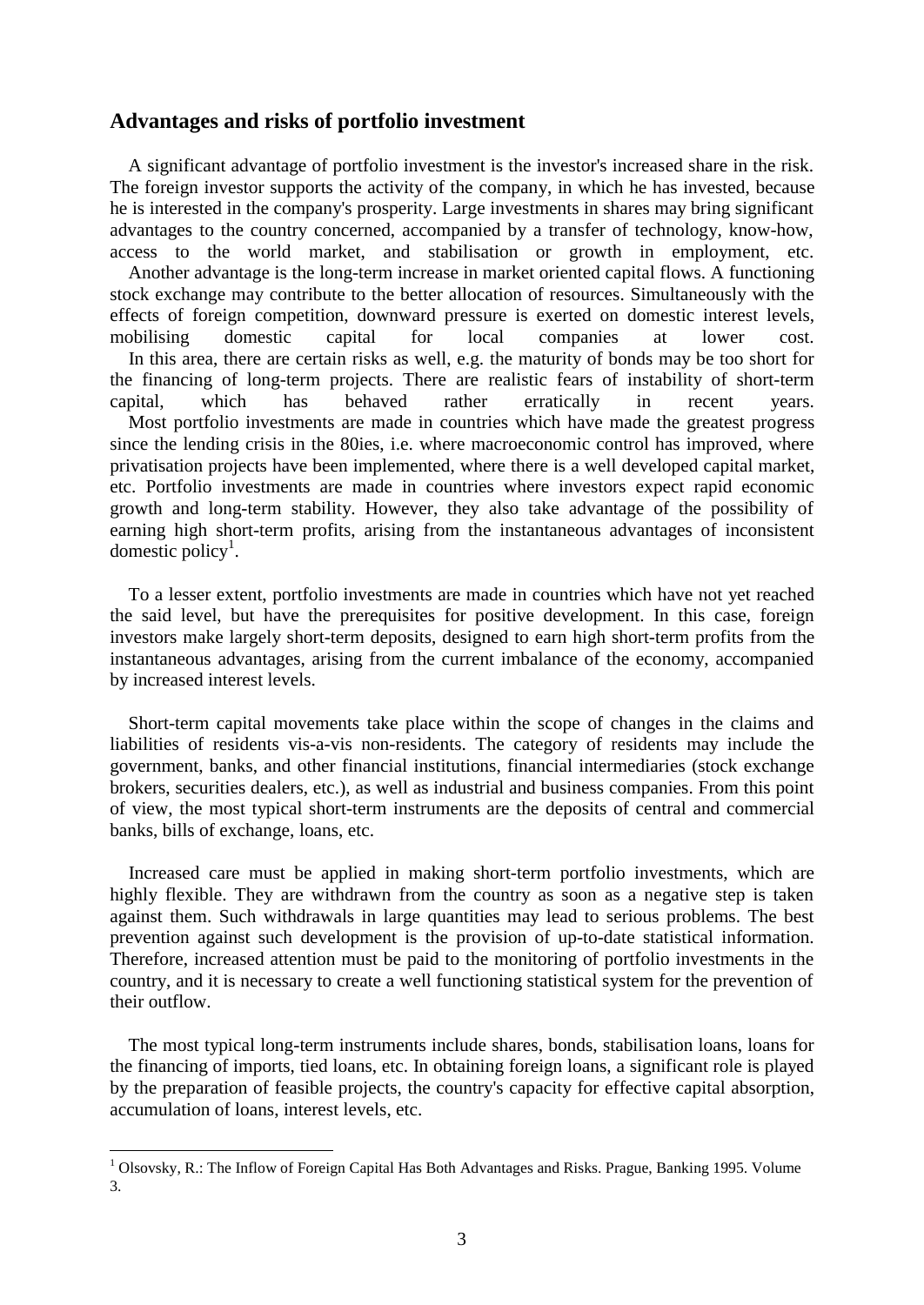#### **Development of portfolio investment in Slovakia**

 Until recently, the database applied for the monitoring and analysis of portfolio investment in Slovakia was rather limited. The most comprehensive survey of securities transactions in terms of volume is available at the Centre for Securities in the SR, a.s. Bratislava. The National Bank of Slovakia (NBS) continuously monitors portfolio investment on the basis of data submitted by selected institutions on request. However, it has not yet been possible to determine the share of portfolio investments (PI) in the total volume of trading in securities. In 1998, the NBS started to report data on PI according to the IMF's Manual of 1993. The format complies with the requirements of the IMF; all problems are represented in this structure.

 The Bratislava Stock Exchange, plc. (Burza cennych papierov, a.s., Bratislava - BCPB)]started to monitor the share of foreign investors in the total volume of trading, in 1996. The results are published in the Annual Bulletin of BCPB. The figures do not include the volume of trading through RM System Slovakia, plc., where foreign investors are not expected to reach a significant share. Of the total volume traded by foreign investors, trading via RM System Slovakia, plc. accounts for roughly 5 to 8%; on the basis of this, the share of BCPB, i.e. 92 to 95%, may be regarded as a reliable result. Data on portfolio investment in Slovakia in the prescribed structure cannot be compared in terms of development, since they were included in this structure for the first time. Development trends can only be monitored in overall data.

|                                   | Year<br>$ $ (Sk million) | 1997<br>$1996$ Year<br>$\vert$ (Sk million) |
|-----------------------------------|--------------------------|---------------------------------------------|
| Portfolio investment abroad       | 2094.0                   | $-2895.8$                                   |
| <b>Portfolio investment in SR</b> | 898.0                    | $ 3\,278,0$                                 |
| Portfolio investment in total     | 2992.0                   | 382,2                                       |

#### *Portfolio investment in Slovakia*

Source: Annual Report of the NBS for 1996, 1997; Report on Monetary Development in the SR during August *1998.*

 The total volume of portfolio investment in Slovakia has shown marked deviations over the course of development.

 During 1997 and the first half of 1998, the Slovak capital market recorded an outflow of portfolio investments. Numerous foreign investors sold their stakes (equity shares) in Slovak companies, which resulted in a fall of Sk 2.1 billion in the volume of foreign capital stakes (up to 10%) in Slovak companies.

 Data obtained from the Bratislava Stock Exchange show certain differences. On the BCPB floor, trading is organised only in Slovak securities. Of total turnover, foreign portfolio investors reached a share of 9% in sale, 10% in purchase, and 10% in terms of total turnover. The volume of securities sold on the BCPB floor reached Sk 1.6 billion during the 1st half of the year.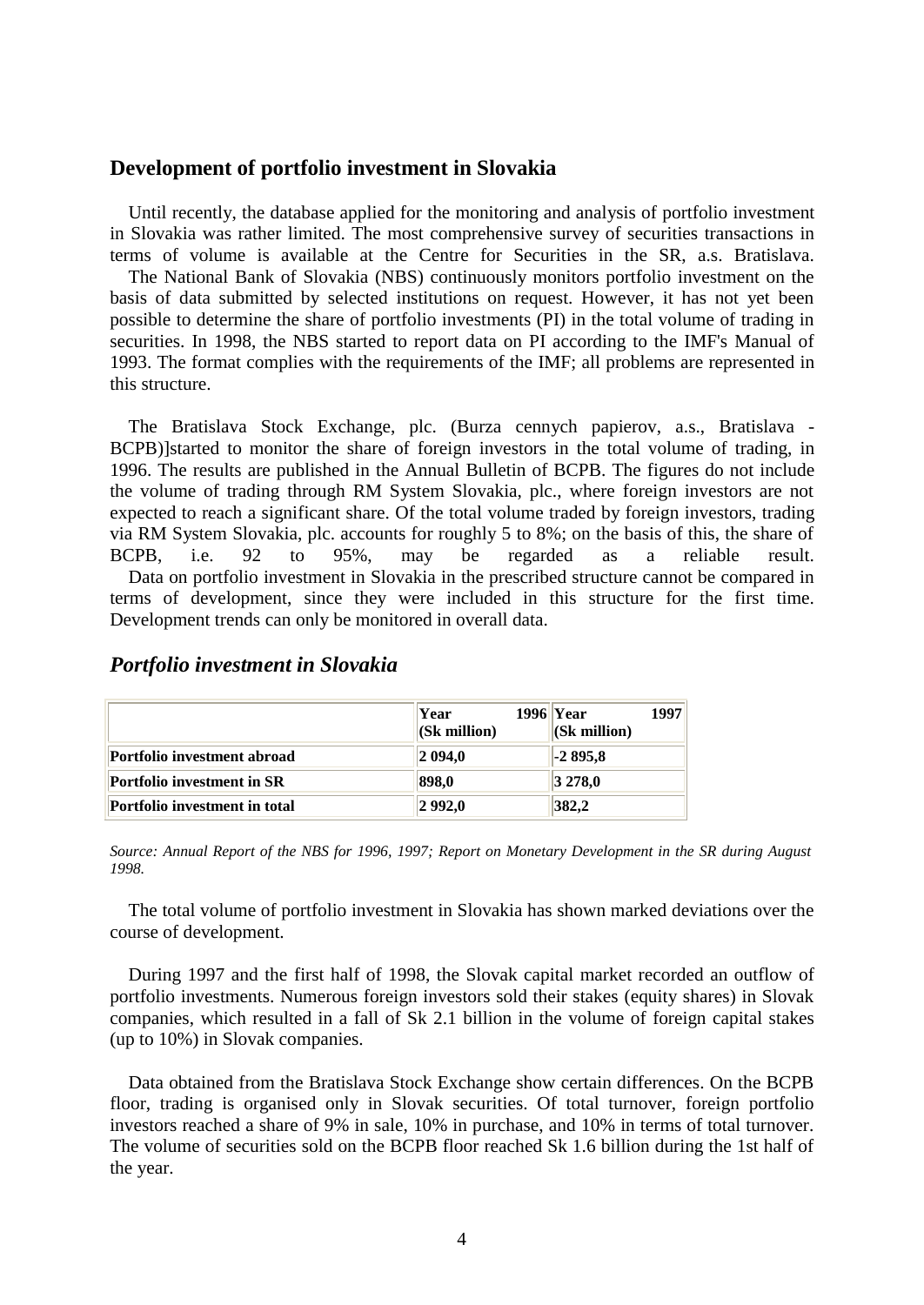The comparable figure from the NBS is Sk 157 million. Both figures are expressed in market prices. The differential may result from the different structures of individual respondents, the different structures of the analysed types of securities, etc. During the coming period, it would be advantageous to utilise both resources for the needs of the country's balance of payments.

## **Methodological approach to the processing of PI**

 The currently applied methodological approach to the processing of portfolio investments in individual economies is based on the uniform regulations of the IMF (Manual 1993, Volume V.).

 In the Manual, the validity and classification of portfolio investments have been revised to a significant extent. Formal distinction between long-term and short-term investments (the former relates to original maturity of over one year or without specifying the validity, and the latter relates to original validity of one year or less, or at sight) is not made for portfolio investment.

 The fact that, for numerous traders, the original maturity is now less important in the course of investment and lending activities, led to the inclusion of further instruments in PI.

 The main components of PI, which are classified under assets and liabilities, are property and debt securities, traded on both organised and other financial markets. Debt securities are further divided into bonds and bills of exchange, money market instruments and financial derivatives, including a number of new financial instruments, such as equity securities, debt securities, bonds, promissory notes, money market securities and derivatives, all categorised as assets and liabilities belonging to the central bank, commercial banks, and other sectors.

## **Problems related to the collection of data on PI in Slovakia**

- The NBS monitors portfolio investments through reports obtained from commercial banks and the corporate sector. Reports are not yet available from exchange brokers, since the problem of double reporting (in combination with data from the corporate sector) has not yet been addressed.

- At present, the reporting requirement is still not clearly defined and consequently the required data are not reported consistently to the NBS. For this reason, the occurrence of double reporting has not yet been confirmed.

- In the case of short-term capital market products, it is not possible to record their movements with an appropriate degree of precision and to exclude the possibility of double reporting. After consultation with stock exchange brokers, data on PI in the corporate sector may also be reported to the NBS from two sources. This may happen on account of double reporting, i.e. from the companies concerned and from custodian banks that handle their securities.

- For the needs of the balance of payments, portfolio investments are monitored in market prices, which reflect the flow of money. In this case, if the prices of securities undergo marked changes during the period under review, there will be no information on the actual volumes of securities. The first half of 1998, for example, saw a 51% fall in the price of some securities, which may, at market prices, give the impression that the volume of shares declined. For that reason, PI data should also be given at constant prices, especially for organisations that monitor the volumes of securities.